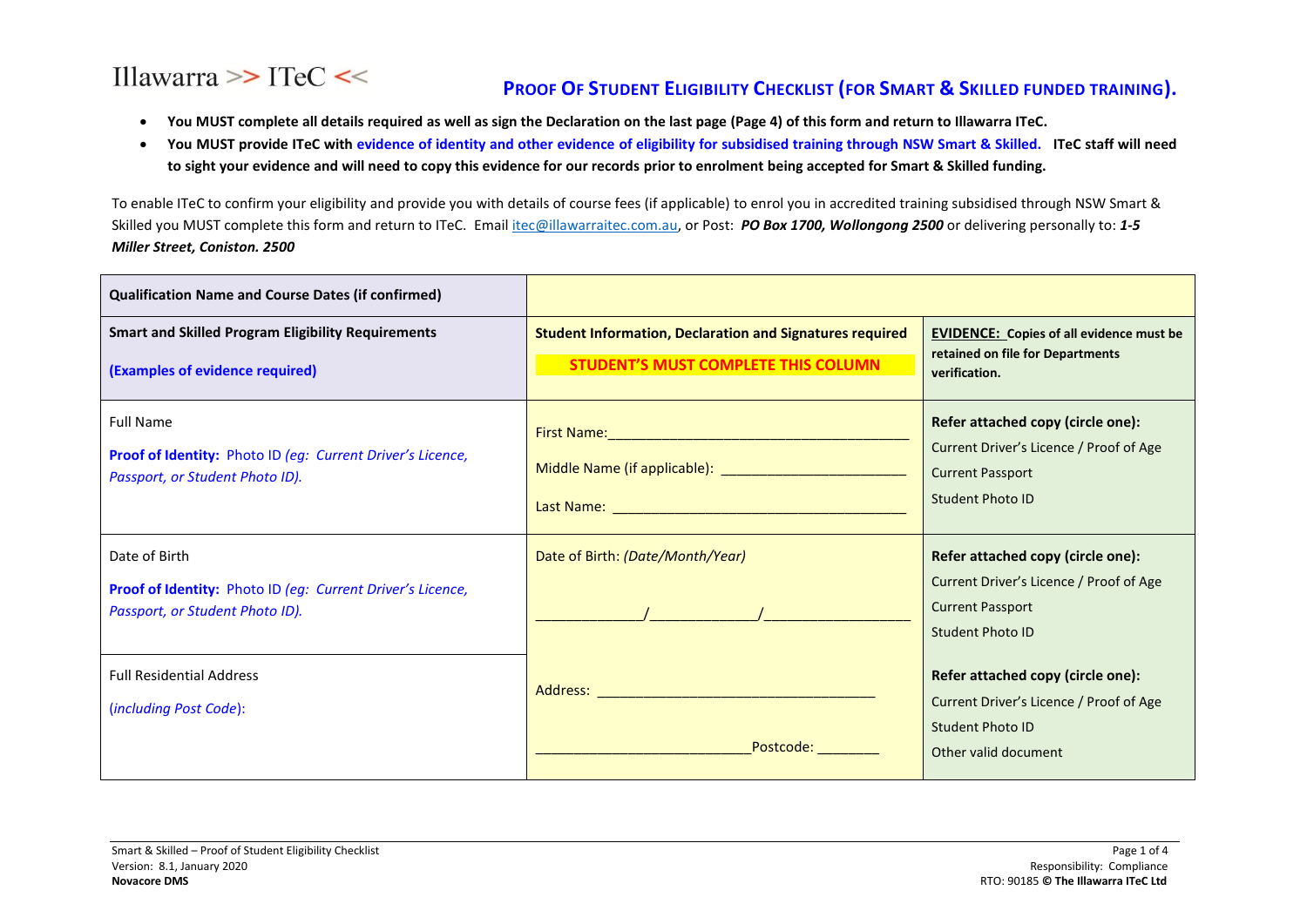

## **PROOF OF STUDENT ELIGIBILITY CHECKLIST (FOR SMART & SKILLED FUNDED TRAINING).**

| You must be:                                                                                                                                                                                      | (Tick appropriate document provided)        | Copy/s of evidence must be retained on file<br>for department verification.                |
|---------------------------------------------------------------------------------------------------------------------------------------------------------------------------------------------------|---------------------------------------------|--------------------------------------------------------------------------------------------|
| an Australian Citizen or Permanent Resident or Humanitarian<br>Visa Holder                                                                                                                        | <b>Australian Birth Certificate</b>         |                                                                                            |
| Original documents or certified copies of any of the following:                                                                                                                                   | Australian Passport                         |                                                                                            |
| (eg Australian Birth Certificate, Australian Passport, Certificate of<br>Evidence of Residence Status which confirms status as an<br>Australian permanent resident, or Humanitarian Visa Holder). | <b>Evidence of Permanent Residency</b><br>ப |                                                                                            |
| NOTE: If you do not meet this eligibility criteria please speak to                                                                                                                                | <b>Humanitarian Visa</b>                    |                                                                                            |
| one of Illawarra ITeCs staff about other options to complete<br>this training.                                                                                                                    | Medicare Card (green)                       |                                                                                            |
| Unique Student Identifier (USI)                                                                                                                                                                   | Unique Student Identifier (USI) Number:     | Evidence verified with Office of USI Registrar.<br>Printout from USI must be kept on file. |
| <b>Refer</b> Student Pre-enrolment information herewith for details.<br>ITeC will need to check with Office of USI Registrar to confirm.                                                          |                                             | $\Box$ Yes                                                                                 |
| Are you currently registered as a NSW Apprentice or New                                                                                                                                           | (Tick appropriate box)                      |                                                                                            |
| <b>Entrant Trainee?</b>                                                                                                                                                                           | $\Box$ Yes - TCID No:                       |                                                                                            |
| Training Contract Identifier (TCID). Department's system checks<br>against Training Contract details stored at State Training<br>Services.                                                        | $\Box$ No                                   |                                                                                            |
|                                                                                                                                                                                                   |                                             |                                                                                            |
| You must live or work in NSW                                                                                                                                                                      | I declare I live or work in NSW.<br>Yes     |                                                                                            |
| You must sign the Student Declaration below to confirm this.                                                                                                                                      |                                             |                                                                                            |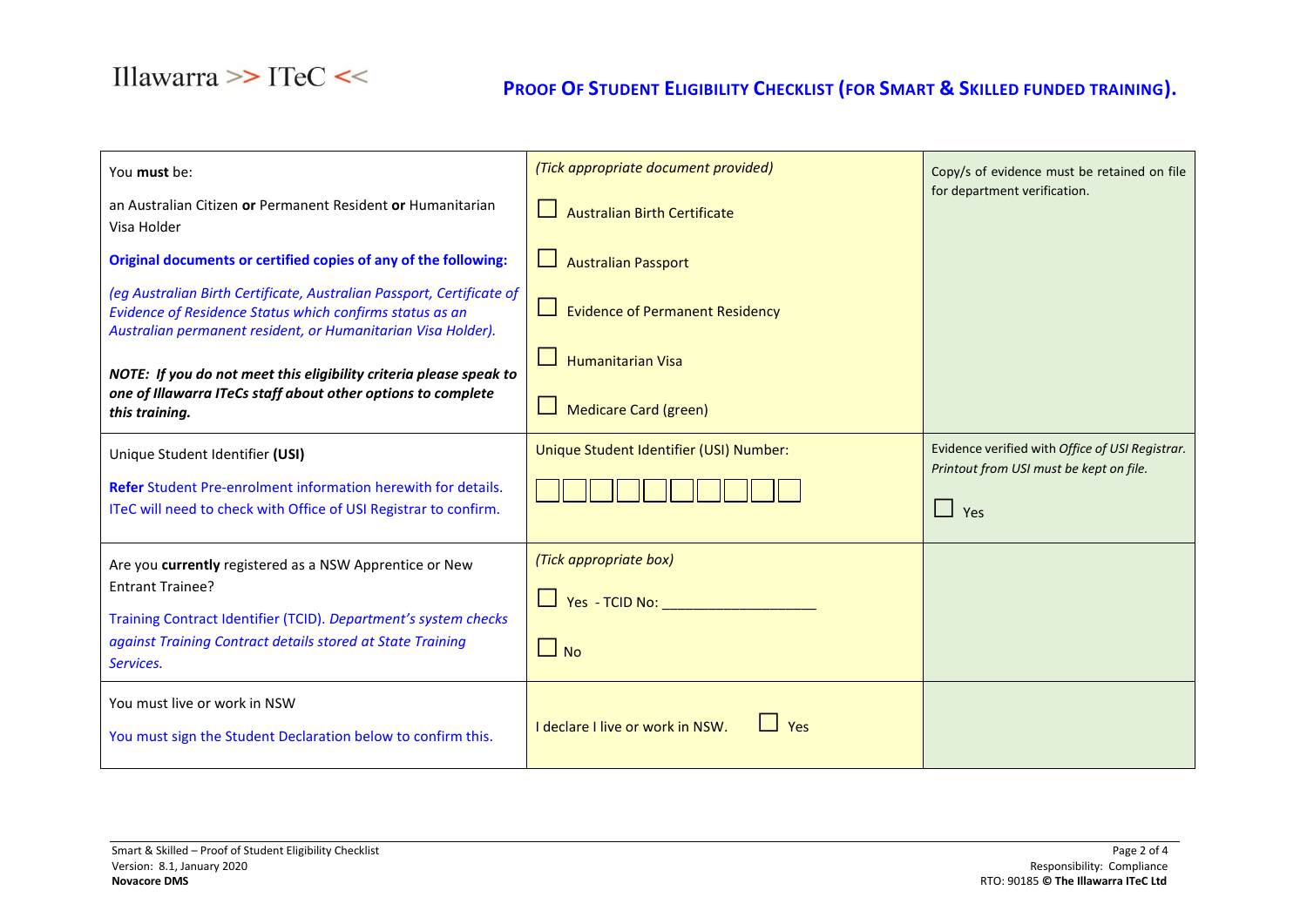

## **PROOF OF STUDENT ELIGIBILITY CHECKLIST (FOR SMART & SKILLED FUNDED TRAINING).**

| Previous highest qualification<br>You must sign the Student Declaration below to confirm this.<br>(Department's system checks against Smart and Skilled records<br>and checks against USI transcript).                                                                                                                                                                                                                                                                                                                                                                                                                                  | I declare my previous highest qualification is:                                                                       |                                                                                                           |
|-----------------------------------------------------------------------------------------------------------------------------------------------------------------------------------------------------------------------------------------------------------------------------------------------------------------------------------------------------------------------------------------------------------------------------------------------------------------------------------------------------------------------------------------------------------------------------------------------------------------------------------------|-----------------------------------------------------------------------------------------------------------------------|-----------------------------------------------------------------------------------------------------------|
| Do you have a disability?<br><b>OR</b><br>Are you receiving Disability Support Pension or a dependent<br>child of a recipient of a Disability Support Pension?<br>Evidence to support this is required.<br>Centrelink Evidence: proof of Disability Support Pension.<br>(Additional Information: Documentary evidence of training<br>support needs due to disability. A letter or statement from:<br>A medical practitioner<br>An appropriate government agency or<br>Relevant specialist allied health professional).<br>or<br>Centrelink Evidence: proof of dependent child of a recipient of a<br><b>Disability Support Pension.</b> | $\Box$ No<br>$\Box$ Yes<br>If Yes, describe evidence provided:                                                        | Copy/s of evidence must be retained on file<br>for department verification. State evidence<br>being used. |
| <b>Disability Student:</b><br>I am entitled to exemption or concession in the year.<br>You must sign the Student Declaration below to confirm this.<br>Department's system checks against Smart and Skilled records<br>for enrolments, commencements and completions in the year.                                                                                                                                                                                                                                                                                                                                                       | I declare that I have not enrolled in any other courses<br>with fee exemptions in this year.<br><b>Not Applicable</b> | Copy/s of evidence must be retained on file<br>for department verification. State evidence<br>being used. |